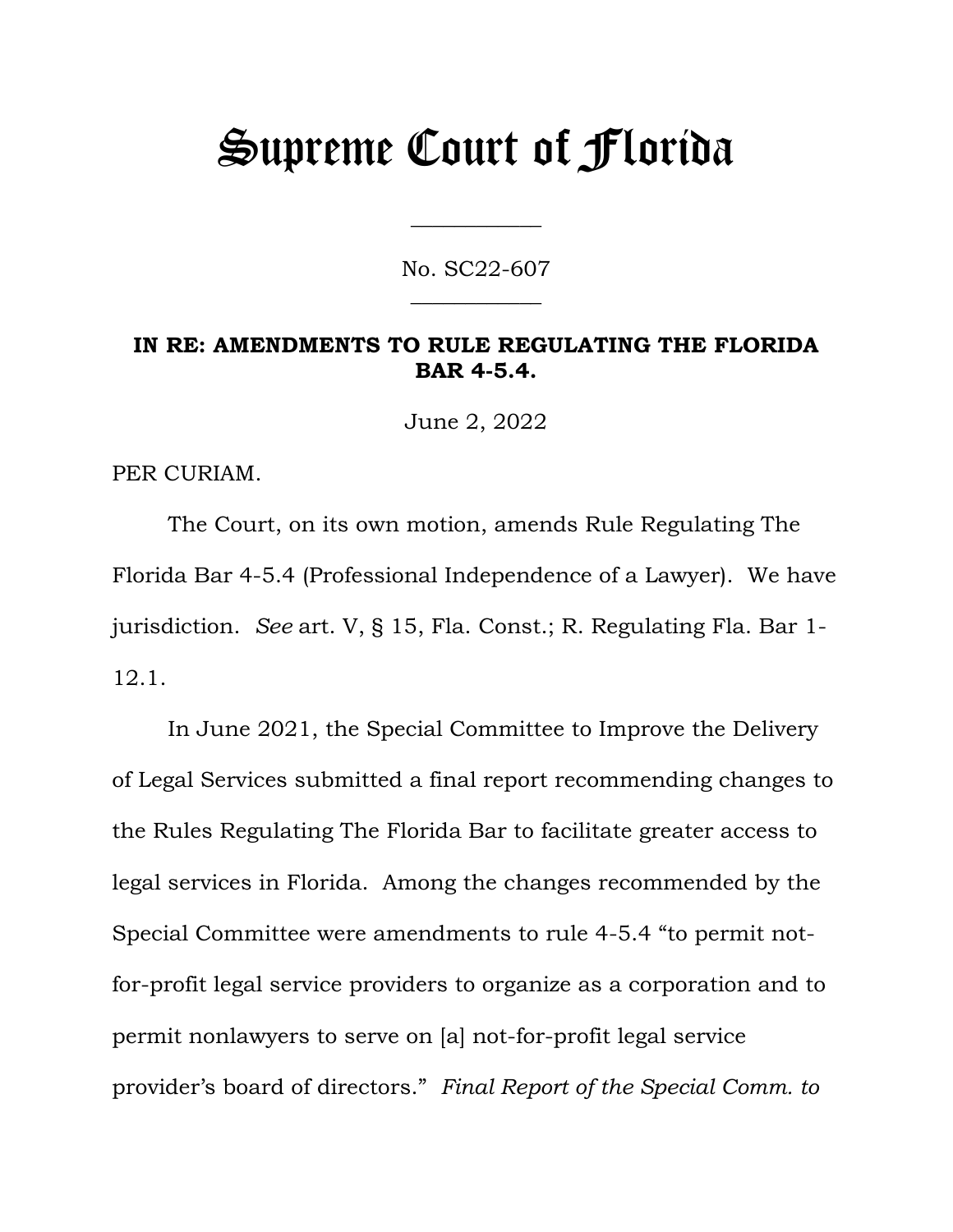*Improve the Delivery of Legal Servs.* 9-10 (2021) (on file with Clerk, Fla. Sup. Ct.). Consistent with the Special Committee's recommendation, we amend rule 4-5.4 to include new subdivision (f) (Nonlawyer Governance of Not-for-Profit Authorized Business Entity). The new subdivision recognizes the existing charitable corporate structure of many not-for-profit legal service providers and expressly authorizes the service of nonlawyers on the board of directors for such providers. It also identifies certain professional obligations of lawyers who either operate or are in the employ of not-for-profit legal service providers.

Accordingly, Rule Regulating The Florida Bar 4-5.4 is amended as reflected in the appendix to this opinion. Deletions are indicated by struck-through type, and new language is indicated by underscoring. The amendments become effective on August 1, 2022, at 12:01 A.M. Because the amendments were not published for comment previously, interested persons shall have seventy-five days from the date of this opinion in which to file comments with the Court.[1](#page-1-0)

<span id="page-1-0"></span><sup>1.</sup> All comments must be filed with the Court on or before August 16, 2022, as well as a separate request for oral argument if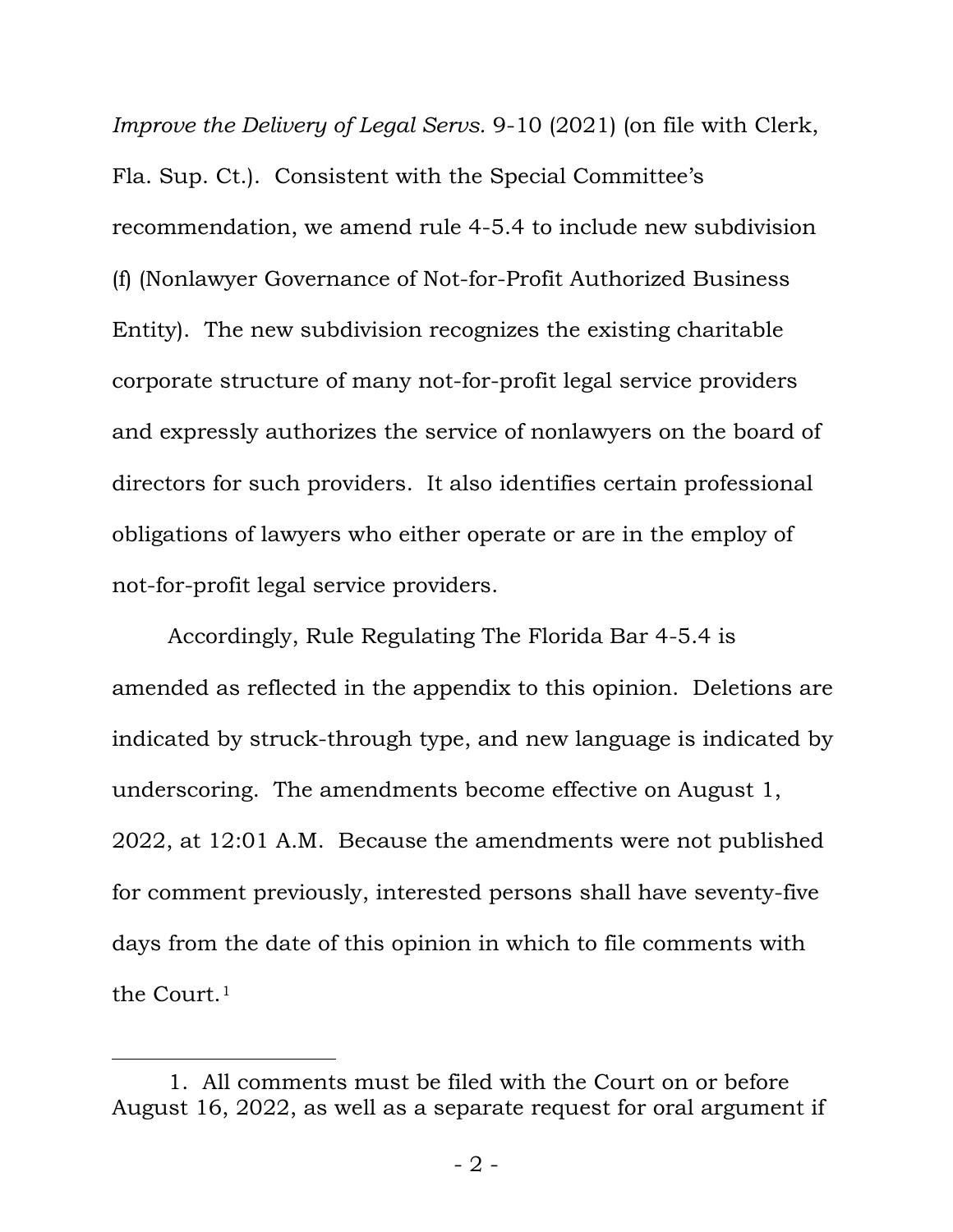It is so ordered.

CANADY, C.J., and POLSTON, LABARGA, LAWSON, MUÑIZ, COURIEL, and GROSSHANS, JJ., concur.

## THE FILING OF A MOTION FOR REHEARING SHALL NOT ALTER THE EFFECTIVE DATE OF THESE AMENDMENTS.

Original Proceeding – Florida Rules Regulating The Florida Bar

the person filing the comment wishes to participate in oral argument, which may be scheduled in this case. If filed by an attorney in good standing with The Florida Bar, the comment must be electronically filed via the Florida Courts E-Filing Portal (Portal) in accordance with *In re Electronic Filing in the Supreme Court of Florida via the Florida Courts E-Filing Portal*, Fla. Admin. Order No. AOSC13-7 (Feb. 18, 2013). If filed by a nonlawyer or a lawyer not licensed to practice in Florida, the comment may be, but is not required to be, filed via the Portal. Any person unable to submit a comment electronically must mail or hand-deliver the originally signed comment to the Florida Supreme Court, Office of the Clerk, 500 South Duval Street, Tallahassee, Florida 32399-1927; no additional copies are required or will be accepted.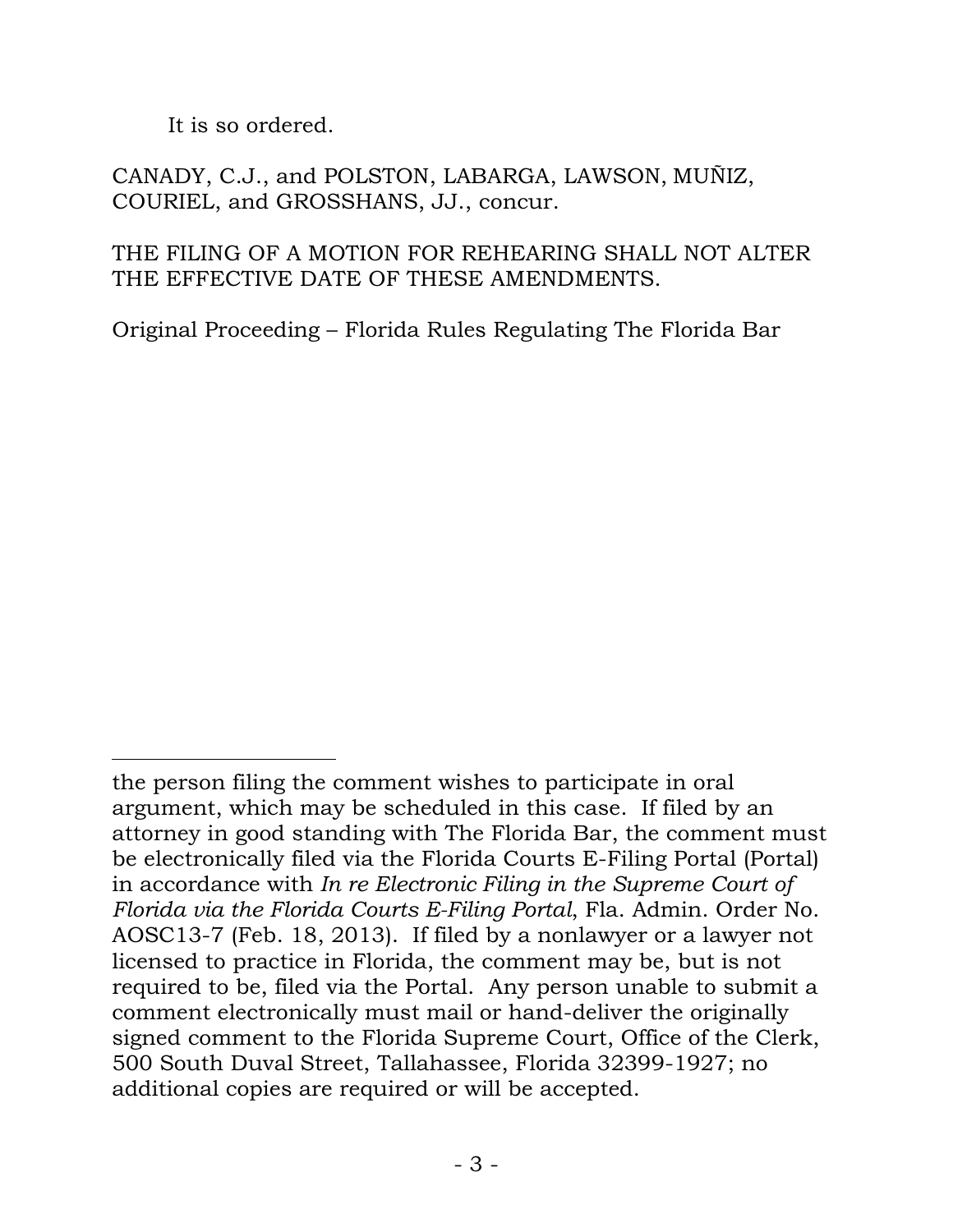# **Appendix**

## **RULE 4-5.4. PROFESSIONAL INDEPENDENCE OF A LAWYER**

**(a)-(e)** [No Change]

# **(f) Nonlawyer Governance of Not-for-Profit Authorized Business Entity.**

(1) *Generally.* A lawyer may practice with a not-for-profit business entity authorized to practice law.

(2) *Definition of Not-for-Profit Business Entity.* A not-for-profit business entity is an organization providing pro and low bono legal services operating as a tax-exempt public charity authorized by section 501(c)(3) of the Internal Revenue Code with the purpose of providing legal services to clients within 400% of the federal poverty level as defined by the United States Code of Federal Regulations. The lawyer's compensation by the not-for-profit business entity cannot be tied, directly or indirectly, to the client's ability to pay.

(3) *Form of authorized business entity*. For purposes of this rule and applicable to not-for-profit business entities only, the business entity may be formed as a corporation and a nonlawyer may be a member of the board of directors of the authorized business entity. However, a nonlawyer board member does not have the right to direct or control the professional judgment of a lawyer working with the not-for-profit business entity.

(4) *Obligations of Authorized Business Entity.* The not-forprofit business entity must:

(i) ensure that confidential information is inaccessible to board members of the not-for-profit business entity who are not engaged in legal services representation;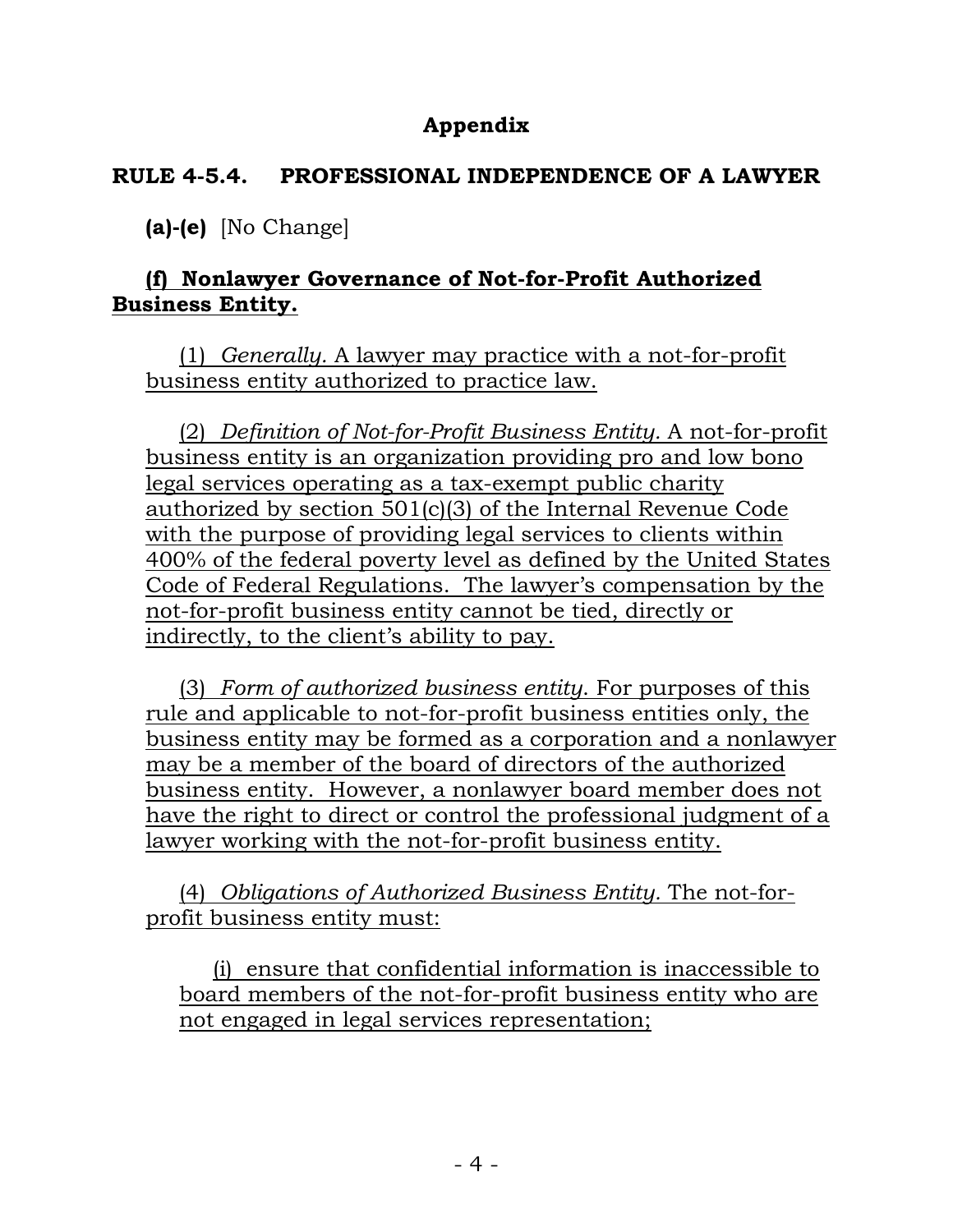(ii) ensure that any communications which the lawyer intends to be kept protected under attorney-client privilege meet existing prerequisites for such privilege;

(iii) inform the client that all communications within the not-for-profit business entity may not fall under attorneyclient privilege; and

(iv) ensure that all nonlawyers assisting the lawyer in providing legal services abide by the ethical standards governing the lawyer.

#### **Comment**

The provisions of this rule express traditional limitations on sharing fees. These limitations are to protect the lawyer's professional independence of judgment. Where someone other than the client pays the lawyer's fee or salary, or recommends employment of the lawyer, that arrangement does not modify the lawyer's obligation to the client. As stated in subdivision (d), such arrangements should not interfere with the lawyer's professional judgment.

This rule also expresses traditional limitations on permitting a third party to direct or regulate the lawyer's professional judgment in rendering legal services to another. *See also* rule 4-1.8(f) (lawyer may accept compensation from a third party as long as there is no interference with the lawyer's independent professional judgment and the client gives informed consent).

The prohibition against sharing legal fees with nonlawyer employees is not intended to prohibit profit-sharing arrangements that are part of a qualified pension, profit-sharing, or retirement plan. Compensation plans, as opposed to retirement plans, may not be based on legal fees.

Subdivision (f) provides that if the law firm or authorized business entity is a not-for-profit entity, the entity may practice law in the form of a corporation. This creates an exception to the